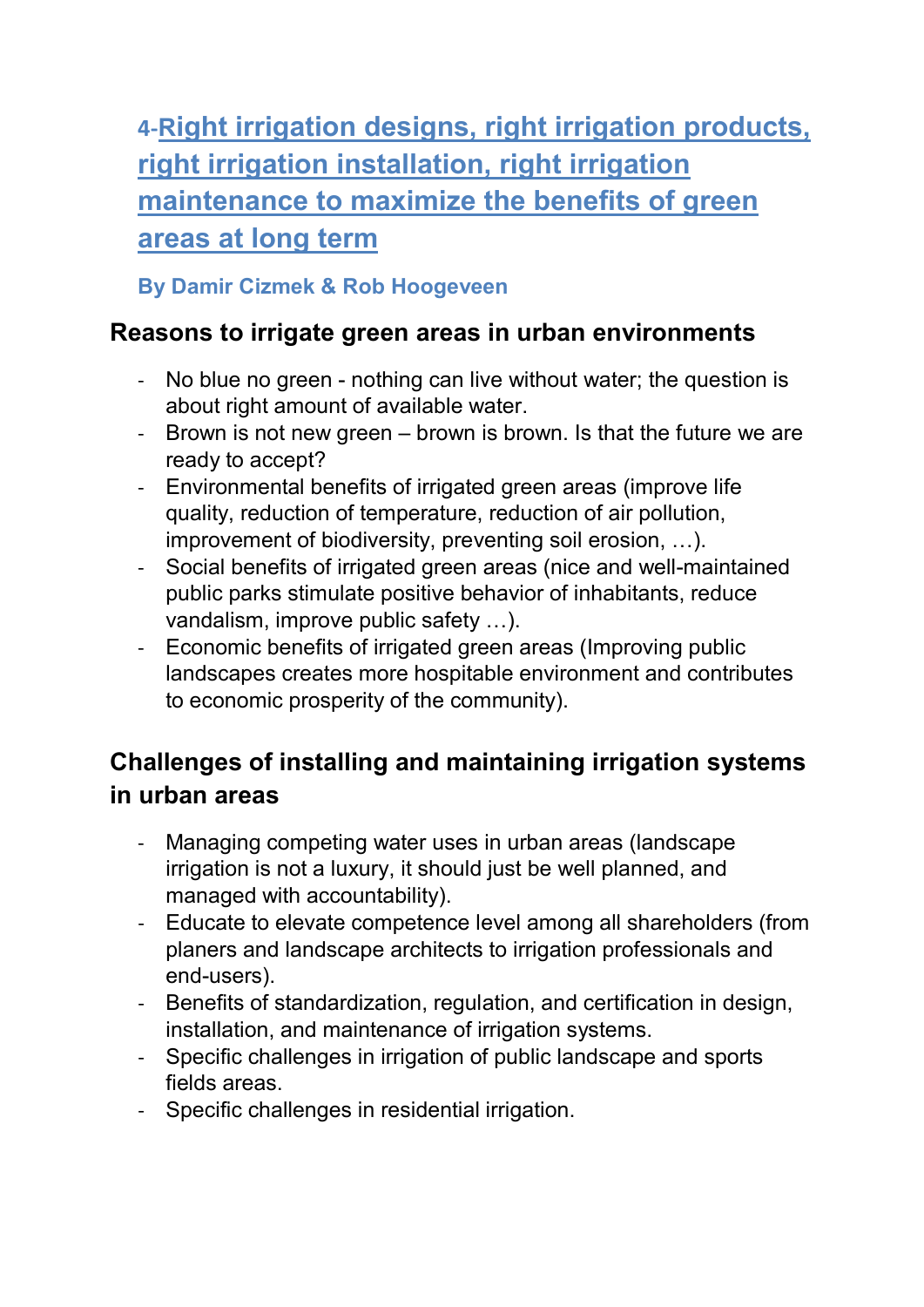#### **Maintenance**

The ornemental value of a green area (beauty) depends 60% on its conservation, 20% on the choice made of the species and their quality, and 20% on the state of the soil, physical support, and its implantation Serafin Ros "The company of gardening and landscaping 1995"

Therefore, the proper maintenance of a green area (and irrigation is vital point) is key to achieve the objectives and benefits stated in the previous sections.

In many cases, maintenance of green areas is in hands of private companies which compete for the public bidding based on economic points. It is true the municipalities encourage to improvements, but they are not specific in terms of water savings. Water saving should be rewarded by municipalities and on the other hand water waste should be hard penalized. Example: In Spain, municipalities do not pay extra money for extra maintenance but pay extra money for reparations, so in some way maintenance companies prefer products more susceptible of being broken than products with ant vandalism features.

## **Achieving better landscapes with less water - basics of irrigation system efficiency**

- Water sourcing and water quality (always use the lowest water quality available: E.G. Reclaim water, Retention Pond water, well water before using potable. Combine (potable) systems with rainwater harvesting systems, …).
- Irrigation system design and product selection (Low volume irrigation for plants, bubblers for trees and overhead irrigation for turf areas, ...)
- Irrigation system installation (proper head spacing, quality products, proper installation, …).
- Irrigation scheduling, system operation and maintenance (irrigate early in the AM when evaporation is at its lowest level of the day,